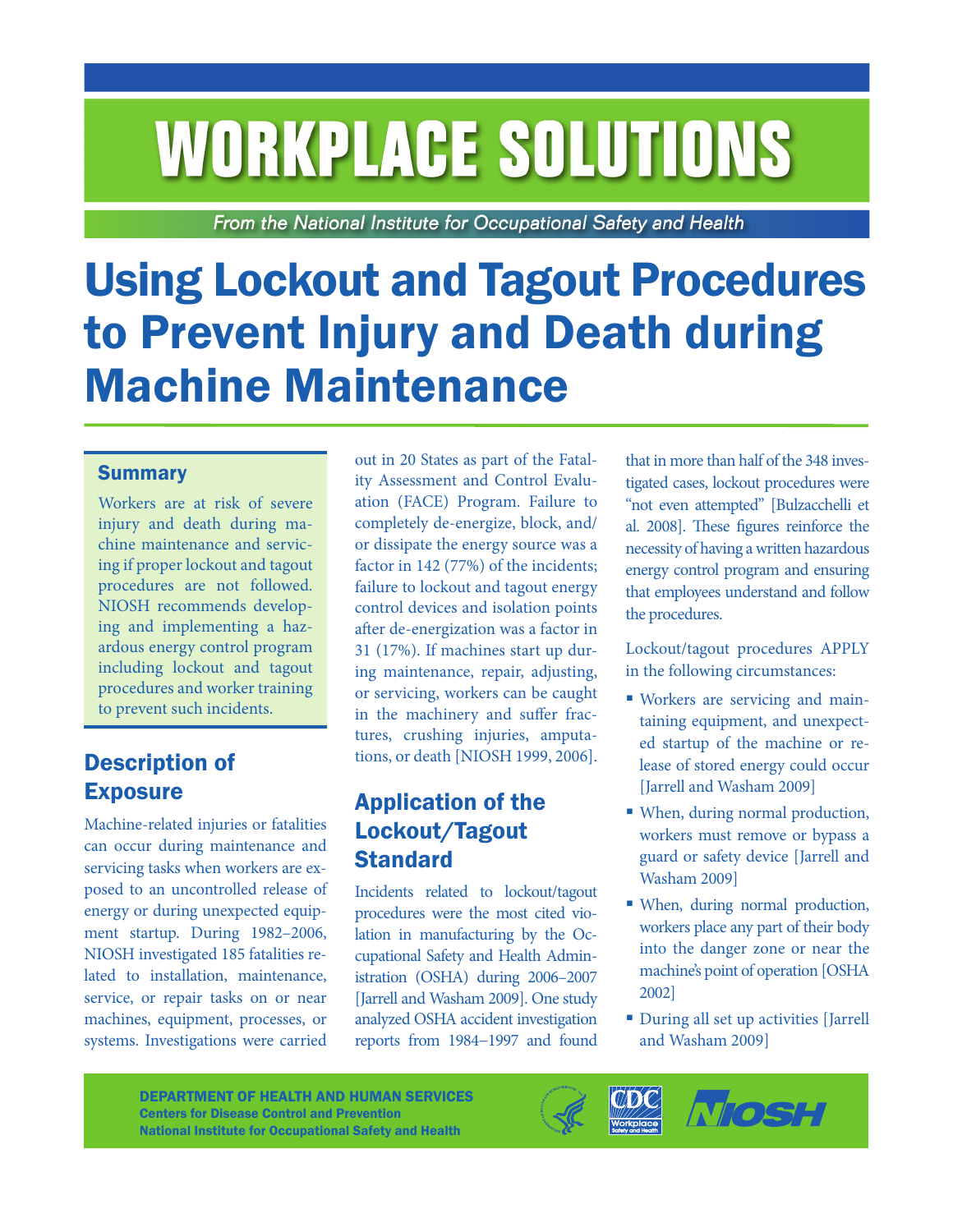

Figure 1. This photo illustrates the south debarker room where locks had been placed on two electrical circuits by the victim *[Photo courtesy of SCOSHA].*

# Case Report

The NIOSH FACE program investigated the following incident in which a millwright was fatally injured because of an uncontrolled release of energy while he was repairing a debarker [NIOSH 2006]:

The teeth on the debarker feed rolls had become worn, and the worker had been assigned to weld additional metal to build up the feed roll teeth. He had not conducted this type of repair before.

To safely de-energize this machine, six electrical sources and one pneumatic energy source needed to be disconnected and locked out, and the pressure in the air line that automatically controls the up and down motion of the feed rolls needed to be bled off. The victim disconnected and locked out two of the electrical sources (See Figure 1), but he did not disconnect and lock out the other four electrical sources or the pneumatic energy source, and he did not bleed off the pressure in the air lines. In this condition, the machine's automatic control system remained energized. As the victim welded metal to the feed roll teeth, he leaned forward and placed his head between the feed rolls to reach areas that required more metal. The feed rolls automatically cycled, and closed over his head.

His supervisor had left to check on another machine and when he returned, he found the millwright caught in the machine. Emergency medical services personnel arrived 20 minutes after receiving the 911 call and attempted cardiopulmonary resuscitation, but the millwright had died.

The millwright had been trained in general lockout/tagout procedures on the job, but the procedures failed to address the following:

- The use of locks to ensure that the electrical sources remain disconnected
- The disconnect locations for the six electrical energy sources and one pneumatic energy source for the debarker
- **Procedures for bleeding, blocking, and verifying that** stored pneumatic energy (air pressure) had been rendered safe
- Clearly labeling each lock with a durable tag (or durable label or marking) to identify the worker assigned to a lock that is used to secure an energy control device

# Recommendations

NIOSH recommends that employers and workers take the following steps to prevent machine-related injuries:

#### **Employers**

NIOSH recommends that employers comply with the OSHA regulations outlined in 29 CFR\* 1910.147, the control of hazardous energy (lockout/tagout). Results of NIOSH fatality investigations indicate that the following steps are particularly important.

- Develop and implement a written hazardous energy control program, including lockout/tagout procedures, employee training, and inspections before any maintenance or service work is done [NIOSH 1999].
- Be sure that workers have a clear understanding of when hazardous energy control procedures apply and training on how to properly apply the procedures.
- Ensure that procedures on lockout/tagout are developed that are specific to each machine [NIOSH 2006; Michalscheck 2008].
- **Provide training to production workers in addition to** maintenance workers in methods of energy isolation and control [see 29 CFR 1910.147(b)].
- $\blacksquare$  To effectively isolate each energy source, ensure that workers are provided with a sufficient number of lockouts and tagouts and other hardware that may be needed [See 29 CFR 1910.147(c)(5)(i)].
- Clearly label isolation devices, such as breaker panels and control valves [NIOSH 1999].
- After removing the lockout or tagout devices but before starting the machine, be sure that all employees who

<sup>\*</sup> *Code of Federal Regulations.* See CFR in References.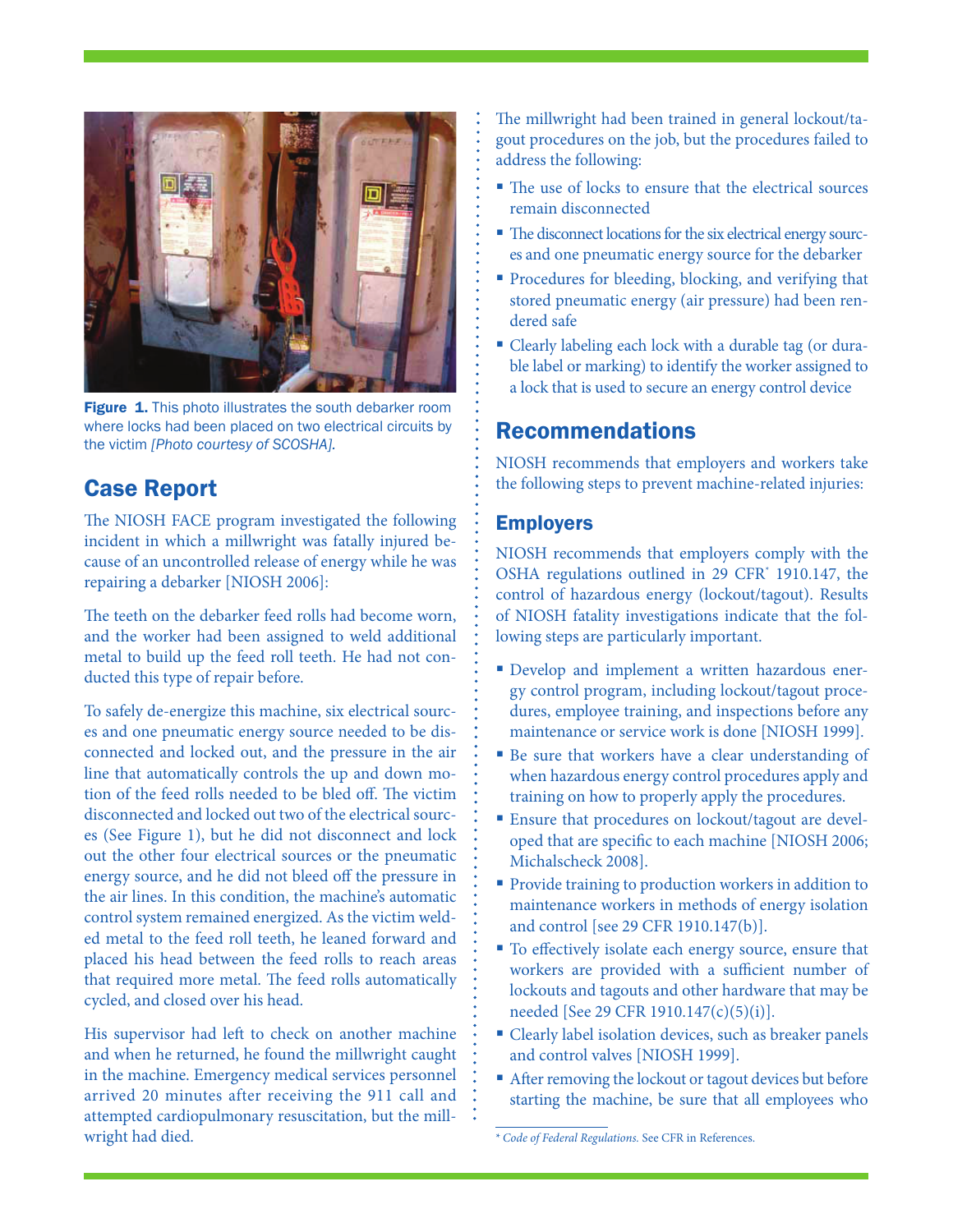operate or work with the machine, as well as those in the area where service or maintenance is performed, know that the devices have been removed and that the machine is capable of being re-energized [OSHA 2002; 29 CFR Part 1910.147 (e)(3)].

- Ensure that no one under the age of 18 works on machinery declared hazardous in the Child Labor Rules [29 CFR 570.120].
- Ensure that workers receive training in their primary language.

#### **Workers**

- Follow the regulations contained in your employer's hazardous energy control program.
- Complete all employer-provided training on hazardous energy control procedures.
- **Before beginning machine adjustment, maintenance,** or servicing work, do the following [NIOSH 1999]:
	- 1. De-energize all sources of hazardous energy:
		- Disconnect or shut down engines or motors.
		- De-energize electrical circuits.
		- Block fluid (gas or liquid) flow in hydraulic or pneumatic systems.
		- Block machine parts against motion.
	- 2. Lockout and tagout all forms of hazardous energy, including electrical breaker panels and control valves.†
	- 3. Block or dissipate stored energy:
		- Discharge capacitors.
		- Release or block springs that are under compression or tension.
		- Vent fluids from pressure vessels, tanks, or accumulators, but never vent toxic, flammable, or explosive substances directly into the atmosphere.
- Make sure that only one key exists for each of your assigned locks and that only you hold that key.‡
- Verify by test and/or observation that all energy sources are de-energized.
- **Inspect repair work before removing your lock and** activating the equipment.
- Make sure that only you remove your assigned lock.
- Make sure that you and your coworkers are clear of danger points before re-energizing the system (see 29 CFR 1910.147(e) and 29 CFR 1910.117(f).

#### Manufacturers

Consider designing equipment that requires fewer and more easily accessible disconnect points to facilitate the use of safe lockout/tagout procedures for maintenance and repair [NIOSH 2006].

# OSHA Information

For information about energy control procedures, protective equipment, inspection, and training, see (http://www. osha.gov/pls/oshaweb/owadisp.show\_document?p\_ table=STANDARDS&p\_id=9804). OSHA has a Lockout-Tagout Interactive Training Program that can be useful in better understanding the requirements of the OSHA hazardous energy control standard (http://www. osha.gov/dts/osta/lototraining/index.html ).

#### Acknowledgments

This document was developed by Susan Afanuh, Education and Information Division (NIOSH); and Paul Moore and Tim Pizatella, Division of Safety Research (NIOSH).

# References

- Bulzacchelli MT, Vernick JS, Sorock GS, Webster, DW, Lees PSJ [2008]. Circumstances of fatal lockout/tagout-related injuries in manufacturing. Am J Ind Med 51:728–734.
- CFR. Code of Federal regulations. Washington, DC: U.S. Government Printing Office, Office of the Federal Register.
- Jarrell JL, Washam J [2009]. Lockout/tagout: controlling hazardous energy to prevent workplace injury. Washington, DC: OSHA Training and Education Directorate, OSHA Course No. 7115.

Michalscheck J [2008]. Lockout/tagout: are the hazards misunderstood? EHS Today Dec: 38–43. http://ehstoday.com/safety/best-practices/lockouttagout\_hazards\_misunderstood/

NIOSH [1999]. NIOSH Alert: preventing worker deaths from uncontrolled release of electrical, mechanical, and other types of hazardous energy. Cincinnati, OH: U.S. Department of Health and Human Services, Centers for Disease Control and Prevention, National Institute for Occupational Safety and Health, DHHS (NIOSH) Publication No. 99−110. http://www.cdc.gov/niosh/docs/99-110/

<sup>†</sup> OSHA standards require the use of either lockout or tagout. However, NIOSH [1999] recommends that any hazardous control program include both to ensure maximum protection. Also note that some State plans may have more stringent requirements than those found in 29 CFR 1910.147.

<sup>‡</sup> Use of master keys should be reserved for unusual circumstances when the worker is absent from the workplace. However, if master keys are necessary, keep them under supervisory control. List the proper procedures for using them in the written program for controlling hazardous energy.